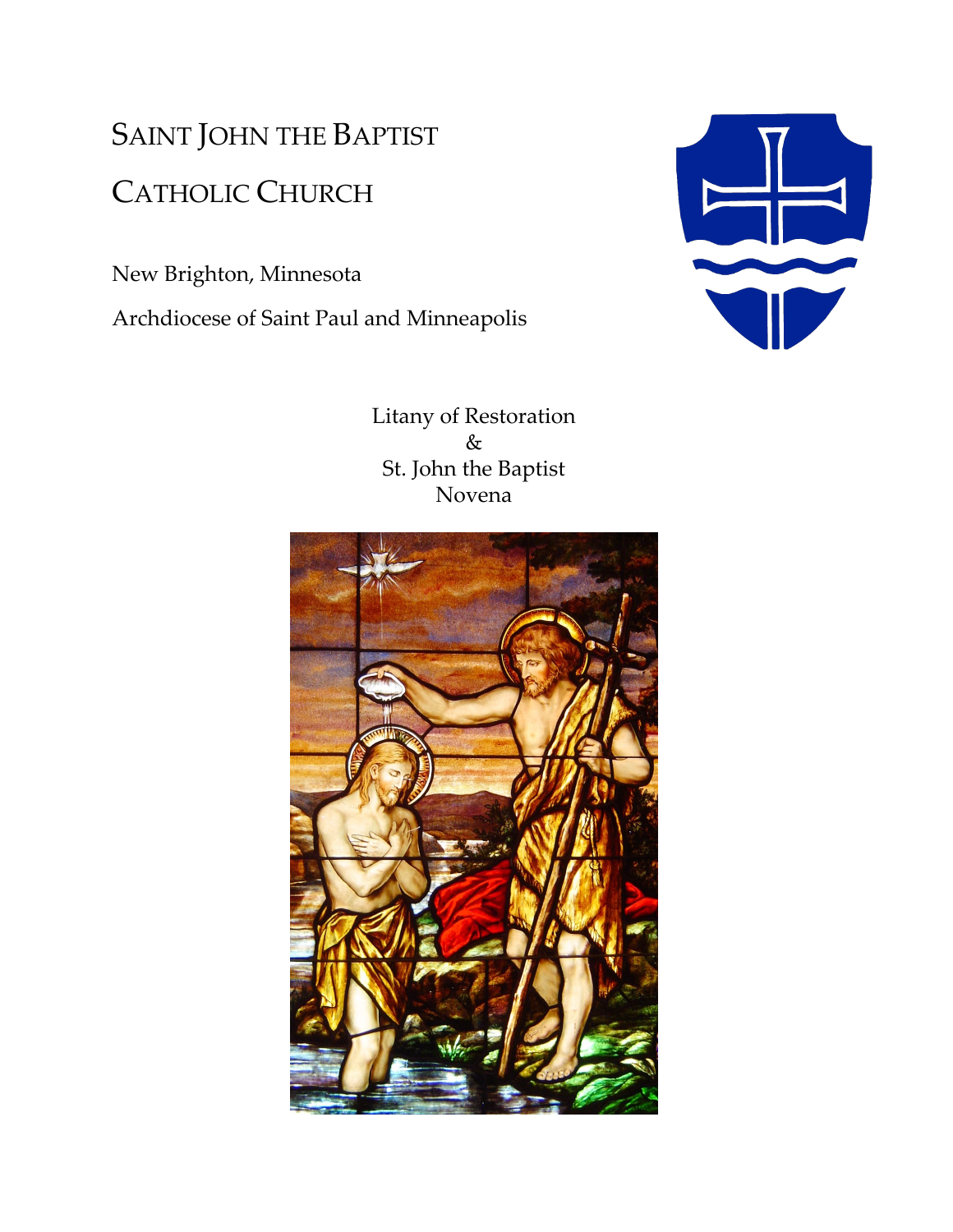In the name of the Father and of the Son and of the Holy Spirit. Amen.

Lord, have mercy. Lord, have mercy. Christ, have mercy. Christ, have mercy. Lord, have mercy. Lord, have mercy. Holy Mary, Mother of God, pray for us. Saint Michael, pray for us. Saint Gabriel, pray for us. Saint Raphael, pray for us. All you holy Angels and Archangels, pray for us. Saint John the Baptist, pray for us. Saint Elizabeth, pray for us. St. Zachariah, pray for us. Saint Joseph, Protector of the Church, pray for us. Saint Peter, pray for us. Saint Paul, pray for us. Saint Andrew, pray for us. Saint James, pray for us. Saint John, pray for us. Saint Jude, pray for us.

Saint Christopher, pray for us. Saint Timothy, pray for us. Saint Andre Bessette, pray for us. Saint Thomas Aquinas, pray for us. All you holy Apostles and Evangelists, pray for us. All you holy Martyrs, pray for us. Saint Stephen, pray for us. Saint Lawrence, pray for us. Saint Gregory, pray for us. Saint Ambrose, pray for us. Saint Augustine, pray for us. Saint Nicholas, pray for us. Saint Benedict, pray for us. Saint Bernard, pray for us. Saint Dominic, pray for us. Saint Francis, pray for us. Saint John Paul II, pray for us. Saint Thomas More, pray for us. Saint John Vianney, pray for us.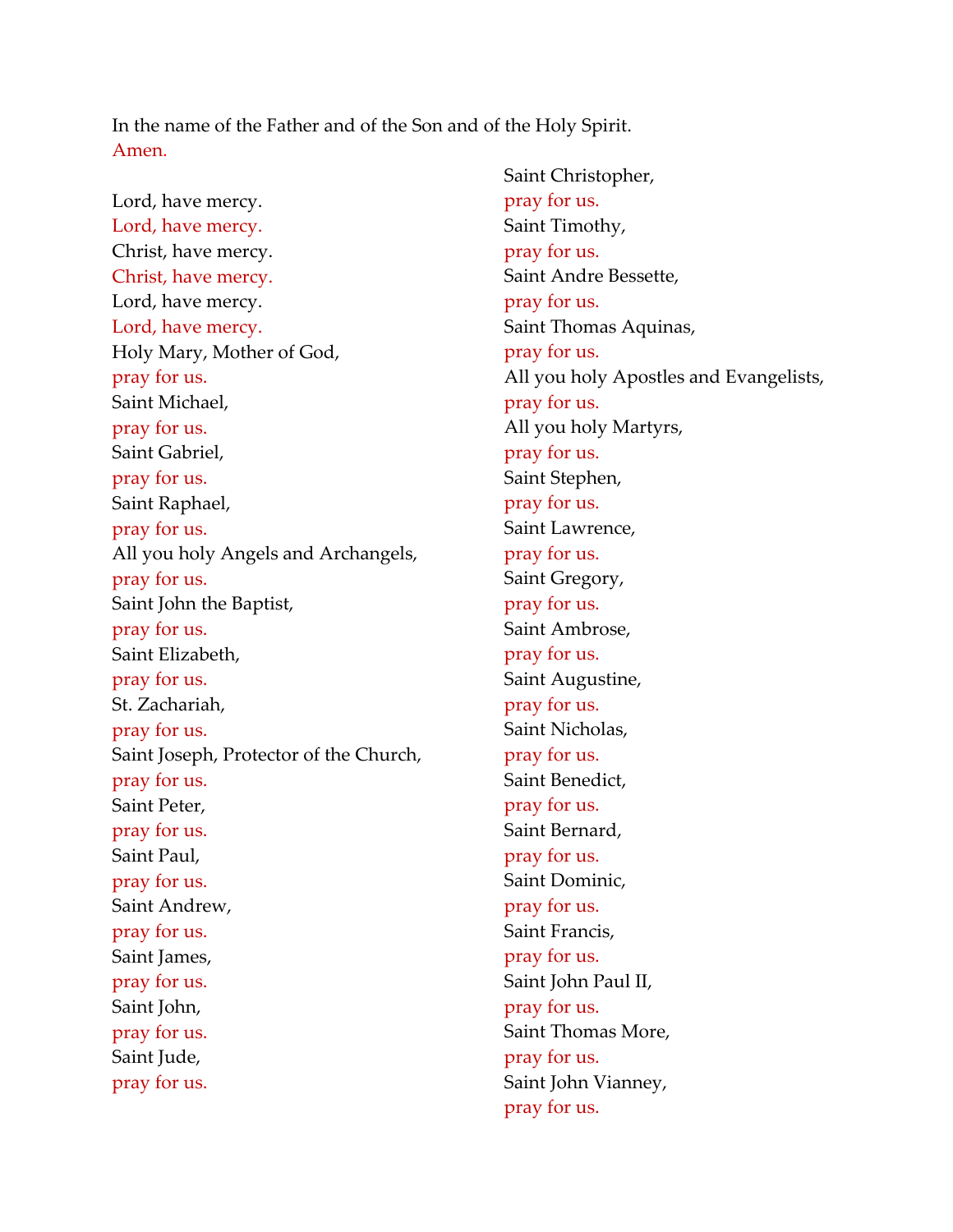Saint Padre Pio, pray for us. Saint Anthony, pray for us. All you holy Priests and Clergy, pray for us. All you holy Monks and Hermits, pray for us. Saints Joachim and Anne, pray for us. Saint Mary Magdalene, pray for us. Saint Agatha, pray for us. Saint Lucy, pray for us. Saint Agnes, pray for us. Saint Cecilia, pray for us. Saint Philomena, pray for us. Saint Catharine, pray for us. Saint Gianna Molla, pray for us. Saint Clare, pray for us. Saint Maria Goretti, pray for us. Saint Bernadette, pray for us. Saint Therese of Lisieux, pray for us. All you holy Virgins and Widows, pray for us. Saint Aloysius Gonzaga, pray for us. Saint Charles Borromeo, pray for us.

Saint Damian of Molokai, pray for us. Blessed Solanus Casey, pray for us. Blessed James Miller, pray for us. Blessed Stanley Rother, pray for us. Blessed Frederic Ozanam, pray for us. Blessed Rosalie Rendu, pray for us. Blessed Michael McGivney, pray for us. All you Holy Saints of God, pray for us.

To oneness with you, restore us oh Lord. To the joy of knowing your plan is the best plan, restore us oh Lord. To the hope of knowing that you are with us until the end of the age, restore us oh Lord. To confidence that allows us to live out of a generous spirit, restore us oh Lord. To be a church where we see each other always as another Christ, restore us oh Lord.

Be merciful to us sinners, Lord, we ask you, hear our prayer. Guide and protect your holy Church, Lord, we ask you, hear our prayer. Restore us with your life in abundance, Lord, we ask you, hear our prayer.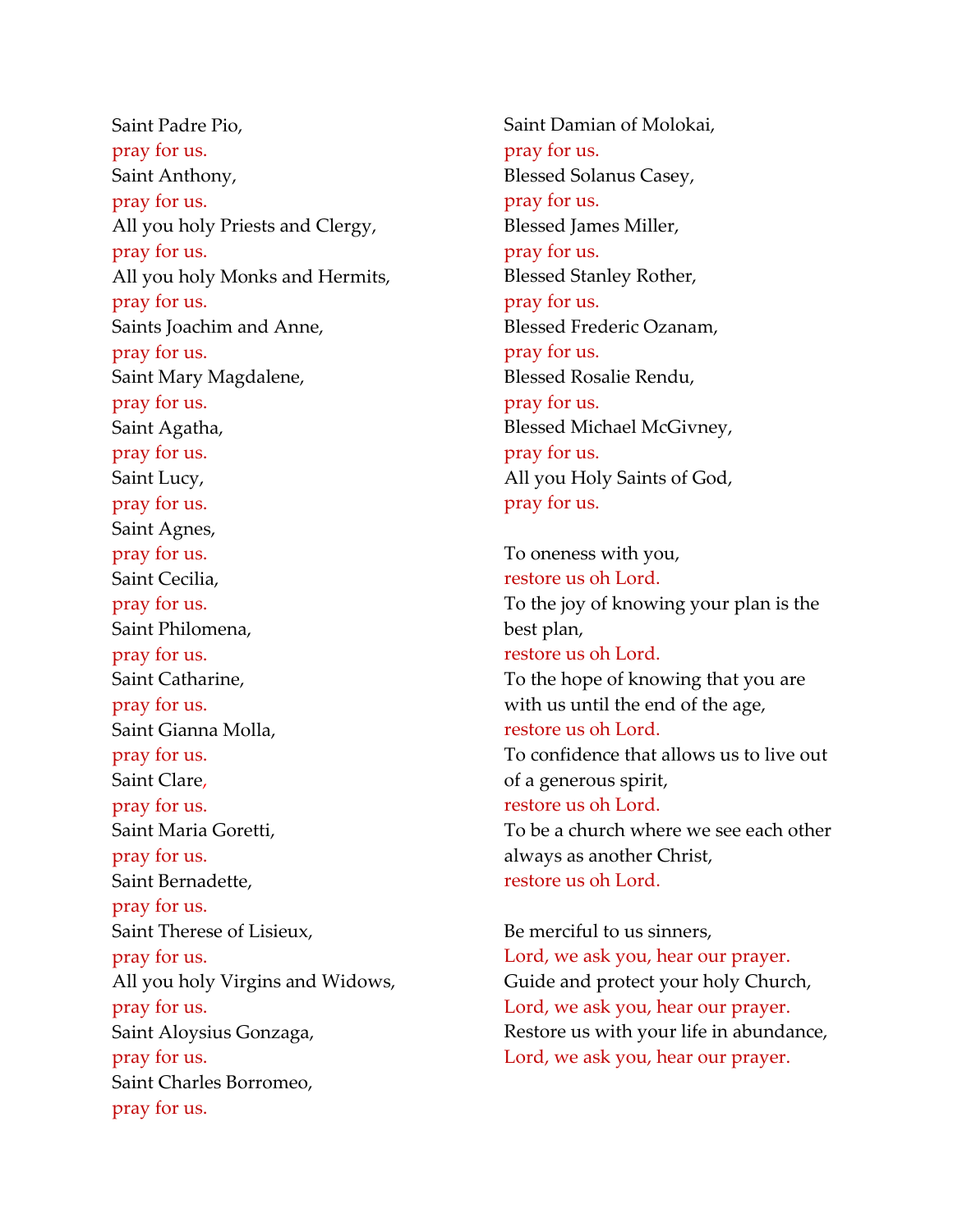| That You are continually taking care of    | Lamb of God, who takes away the sins |
|--------------------------------------------|--------------------------------------|
| me,                                        | of the world,                        |
| Jesus, I trust in you.                     | spare us, Lord.                      |
| That not knowing the future invites me     | Lamb of God, who takes away the sins |
| to lean on You,                            | of the world,                        |
| Jesus, I trust in you.                     | graciously hear us.                  |
| That You are with me in my suffering,      | Lamb of God, who takes away the sins |
| Jesus, I trust in you.                     | of the world,                        |
| That my suffering, united to Your own,     | have mercy on us.                    |
| will bear fruit in this life and the next, |                                      |
| Jesus, I trust in you.                     | Christ, hear us.                     |
| That You give me all the strength I need   | Christ, hear us.                     |
| for what is asked,                         | Lord Jesus, hear our prayer.         |
| Jesus, I trust in you.                     | Lord Jesus, hear our prayer.         |
| That my life is a gift,                    | Lord, have mercy.                    |
| Jesus, I trust in you.                     | Lord, have mercy.                    |
| That You are my Lord and my God,           | Christ, have mercy.                  |
| Jesus, I trust in you.                     | Christ, have mercy.                  |
| That I am Your beloved one,                | Lord, have mercy.                    |
| Jesus, I trust in you.                     | Lord, have mercy.                    |
|                                            |                                      |

## Let us pray:

Heavenly Father, come and restore us to life.

We rely on prayer as your grace helps us to live with joy. We are willing to grow to be fully alive. We are committed to living out of a generous spirit and let your bright light shine in New Brighton and beyond. Sin, despair, discouragement and isolation keep us from living life to the full. As we rely on you in prayer, may we reject temptations in order to overcome the enemy. As we learn more about you and your wonderful plan for our lives, may we not give into despair or discouragement but trust more fully in your Divine Providence. Help us to overcome fear that leads to isolation by living out of a generous spirit and building up your kingdom.

We pray for all those in our parish. May each person grow in their relationship with you and more actively pursue your plan that allows them to live life full of joy. We pray for those around us who do not follow you. Help us share your light and love with them. May they see that you alone can restore them to life to the full and be drawn into relationship with you here. We make this prayer through your Son Jesus Christ who lives and reigns with you in the unity of the Holy Spirit, God forever and ever.